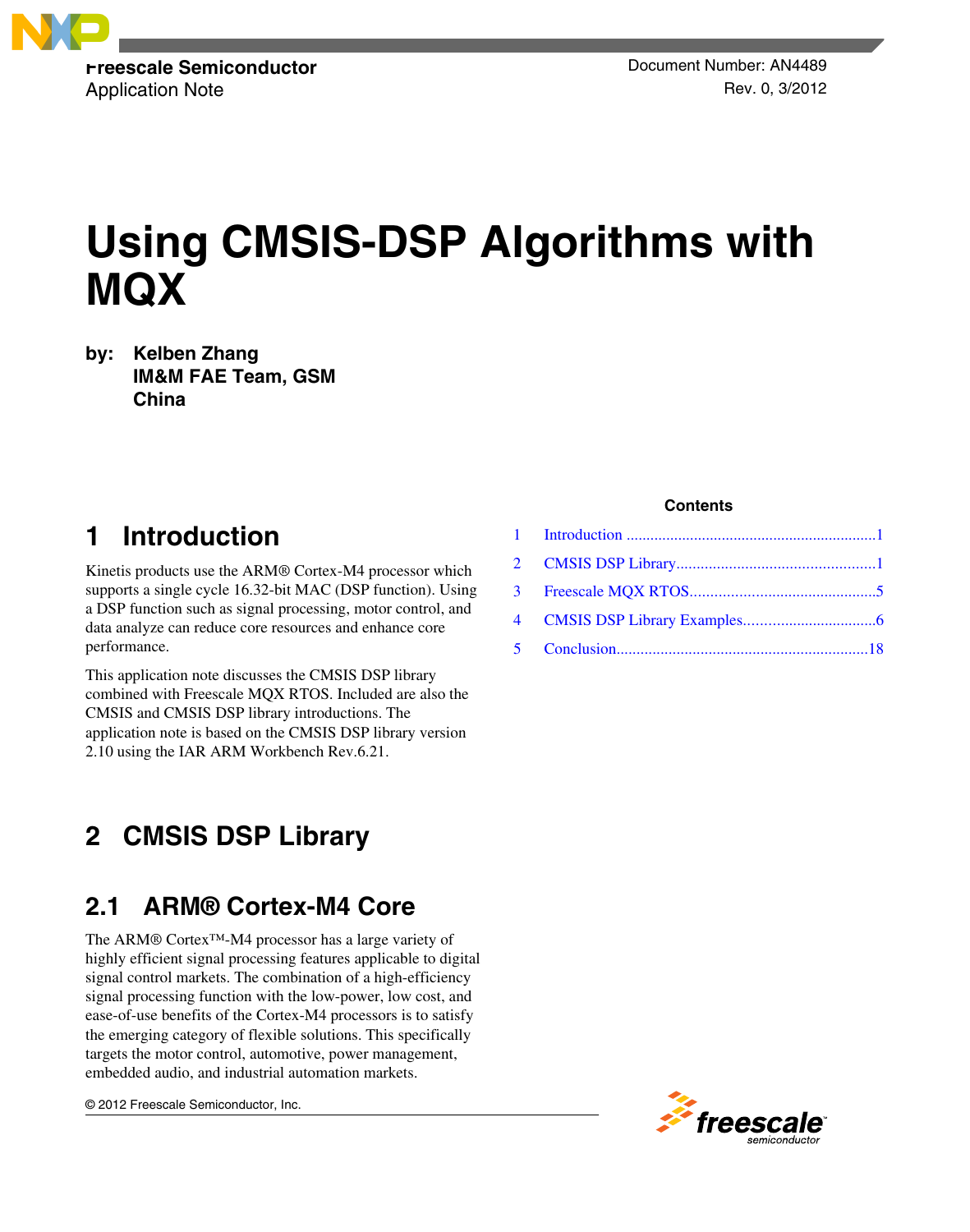

# **2.2 CMSIS**

The ARM® Cortex™ Microcontroller Software Interface Standard (CMSIS) is a vendor-independent hardware abstraction layer for the Cortex-M processor series. The CMSIS enables consistent and simple software interfaces to the processor and peripherals. It simplifies software re-use by reducing the learning curve for new microcontroller developers and reducing the time to market for new devices.



### **Figure 1. CMSIS mark**

The CMSIS is divided into three basic function layers:

- Core Peripheral Access Layer (CPAL)
- Middleware Access Layer (MWAL)
- Device Peripheral Access Layer (DPAL)

The basic structure and the functional flow is shown in Figure 2.



### **Figure 2. CMSIS structure function flow**

#### **Core Peripheral Access Layer (CPAL)**

The lowest level defines addresses and accesses methods for common components and functions in every Cortex-M system. Access to core registers, NVIC, and the debug subsystem is provided by this layer. Tool specific access to special purpose registers (for example CONTROL, xPSR), is provided in the form of inline functions or compiler intrinsics. This layer is provided by ARM.

#### **Middleware Access Layer (MWAL)**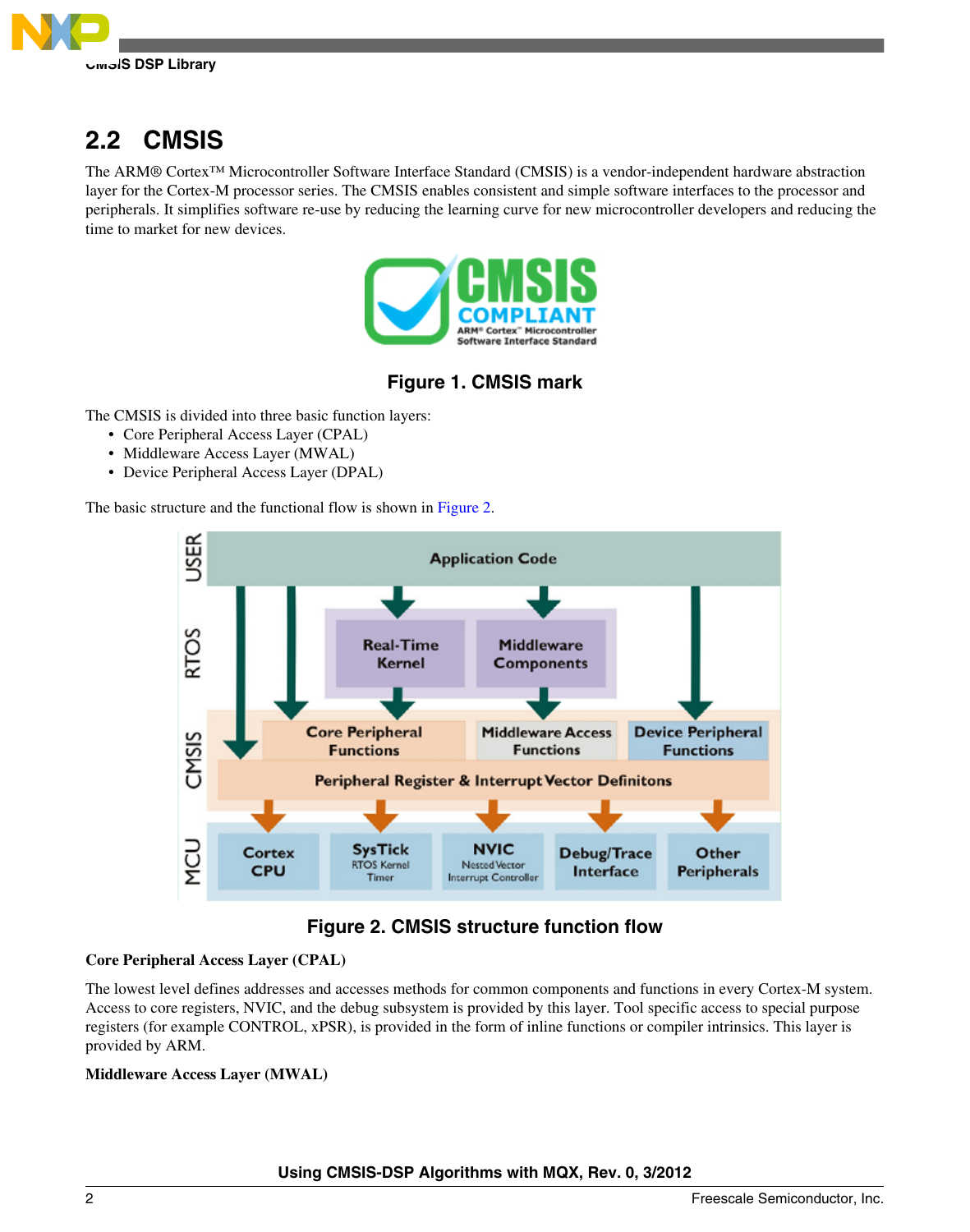

This layer is also defined by ARM, but is adapted by silicon vendors for their respective devices. The Middleware Access Layer defines a common API for accessing peripherals. The Middleware Access Layer is still under development, no further information is available at this point.

#### **Device Peripheral Access Layer (DPAL)**

Hardware register addresses, device specific access functions, and other definitions are defined in this layer. The device peripheral access layer is similar to the Core Peripheral Access Layer and is provided by the silicon vendor. Access methods provided by CPAL may be referenced. The vector table is adapted to include the device specific exception handler address.

DPAL is intended to be extended by the silicon vendor. Cortex-M based FPGA products effectively place developers in the position of a silicon vendor.

In MCU based systems, developers should treat the entire PCB system as a monolithic block. There is no reason to differentiate between a memory mapped register inside the MCU and a memory mapped register external to the MCU connected via an external memory interface. The benefit of applying a standard like CMSIS are the guidelines on how to access these devices and set a clear goal on how to implement and integrate critical parts of the software.

### **2.3 CMSIS DSP Library**

The CMSIS-DSP library is a suite of common signal processing functions for use on Cortex-M processor based devices.

The library is divided into a number of modules each covering a specific category:

- Basic math functions
	- Vector Absolute Value
	- Vector Addition
	- Vector Dot Product
	- Vector Multiplication
	- Vector Negate
	- Vector Offset
	- Vector Scale
	- Vector Shift
	- Vector Subtraction
- Fast math functions
	- Cosine
	- Sine
	- Square Root
- Complex math functions
	- Complex Conjugate
	- Complex Dot Product
	- Complex Magnitude
	- Complex Magnitude Squared
	- Complex-by-Complex Multiplication
	- Complex-by-Real Multiplication
- Filters
	- Biquad Cascade IIR Filters Using Direct Form I Structure
	- Biquad Cascade IIR Filters Using a Direct Form II Transposed Structure
	- High Precision Q31 Biquad Cascade Filter
	- Convolution
	- Partial Convolution
	- Correlation
	- Finite Impulse Response (FIR) Decimator
	- Finite Impulse Response (FIR) Filters
	- Finite Impulse Response (FIR) Lattice Filters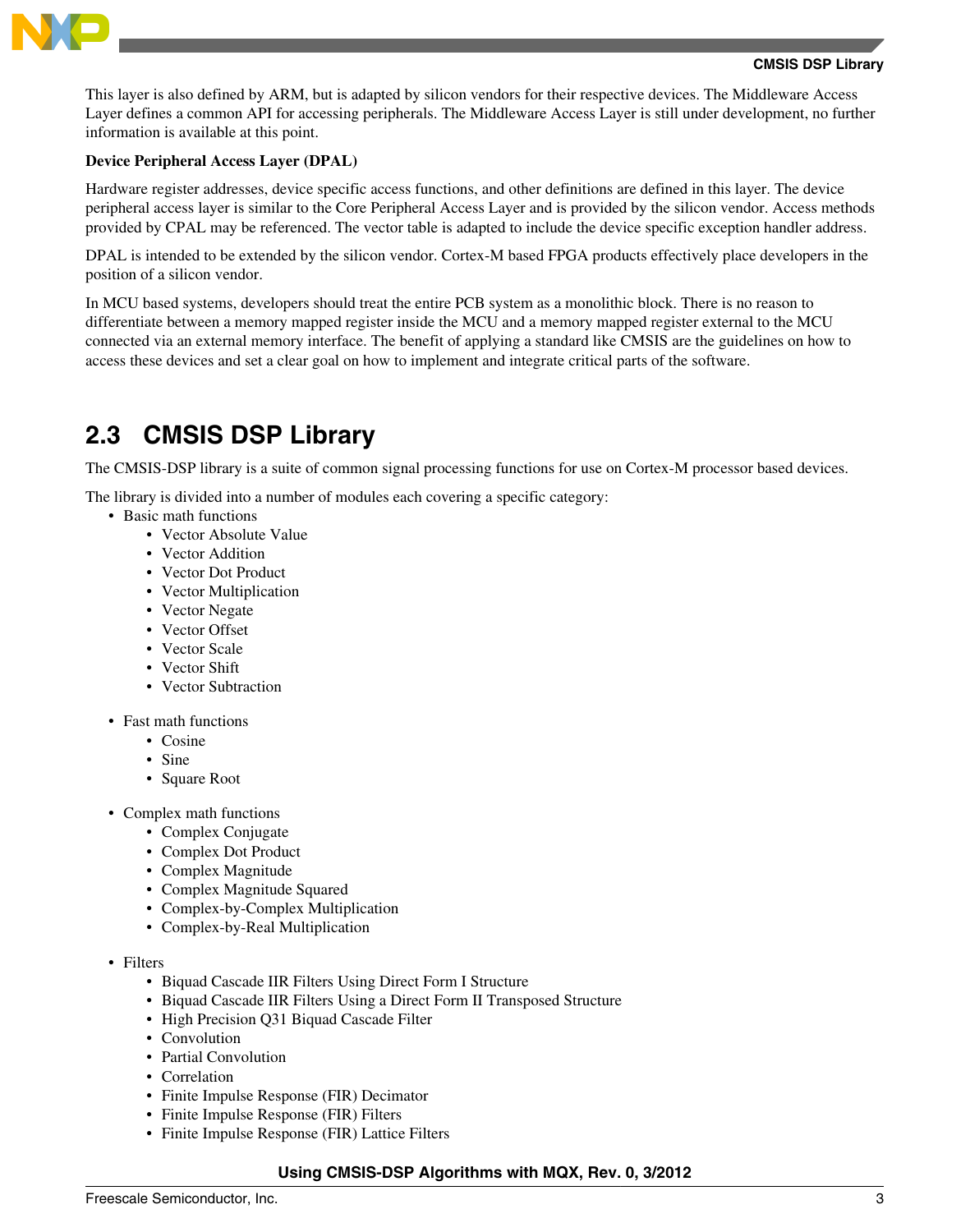

#### **CMSIS DSP Library**

- Finite Impulse Response (FIR) Sparse Filters
- Infinite Impulse Response (IIR) Lattice Filters
- Least Mean Square (LMS) Filters
- Normalized LMS Filters
- Finite Impulse Response (FIR) Interpolator
- Matrix functions
	- Matrix Addition
	- Matrix Initialization
	- Matrix Inverse
	- Matrix Multiplication
	- Matrix Scale
	- Matrix Subtraction
	- Matrix Transpose
- Transforms
	- Complex FFT Functions
	- DCT Type IV Functions
	- Real FFT Functions
- Motor control functions
	- Sine Cosine
	- PID Motor Control
	- Vector Clarke Transform
	- Vector Inverse Clarke Transform
	- Vector Park Transform
	- Vector Inverse Park transform
- Statistical functions
- Support functions
- Interpolation functions
	- Linear Interpolation
	- Bilinear Interpolation

The library has separate functions for operating on 8-bit integers, 16-bit integers, 32-bit integers, and 32-bit floating-point values.

The Cortex-M4 processor implementation uses the ARM DSP SIMD (Single Instruction Multiple Data) instruction set and floating-point hardware to fully enable the Cortex-M4 processor capabilities for the signal processing algorithms. The optimized CMSIS-DSP library is written entirely in C and is delivered with source code which enables software programmers to adapt algorithms for specific application requirements. The library has been developed and tested with MDK-ARM version 4.21. The library is also tested in GCC and IAR toolchains.

The library installer contains prebuilt versions of the libraries in the Lib folder.

- arm\_cortexM4lf\_math.lib (Little endian and Floating Point Unit on Cortex-M4)
- arm\_cortexM4bf\_math.lib (Big endian and Floating Point Unit on Cortex-M4)
- arm\_cortexM4l\_math.lib (Little endian on Cortex-M4)
- arm\_cortexM4b\_math.lib (Big endian on Cortex-M4)
- arm\_cortexM3l\_math.lib (Little endian on Cortex-M3)
- arm\_cortexM3b\_math.lib (Big endian on Cortex-M3)
- arm\_cortexM0l\_math.lib (Little endian on Cortex-M0)
- arm\_cortexM0b\_math.lib (Big endian on Cortex-M3)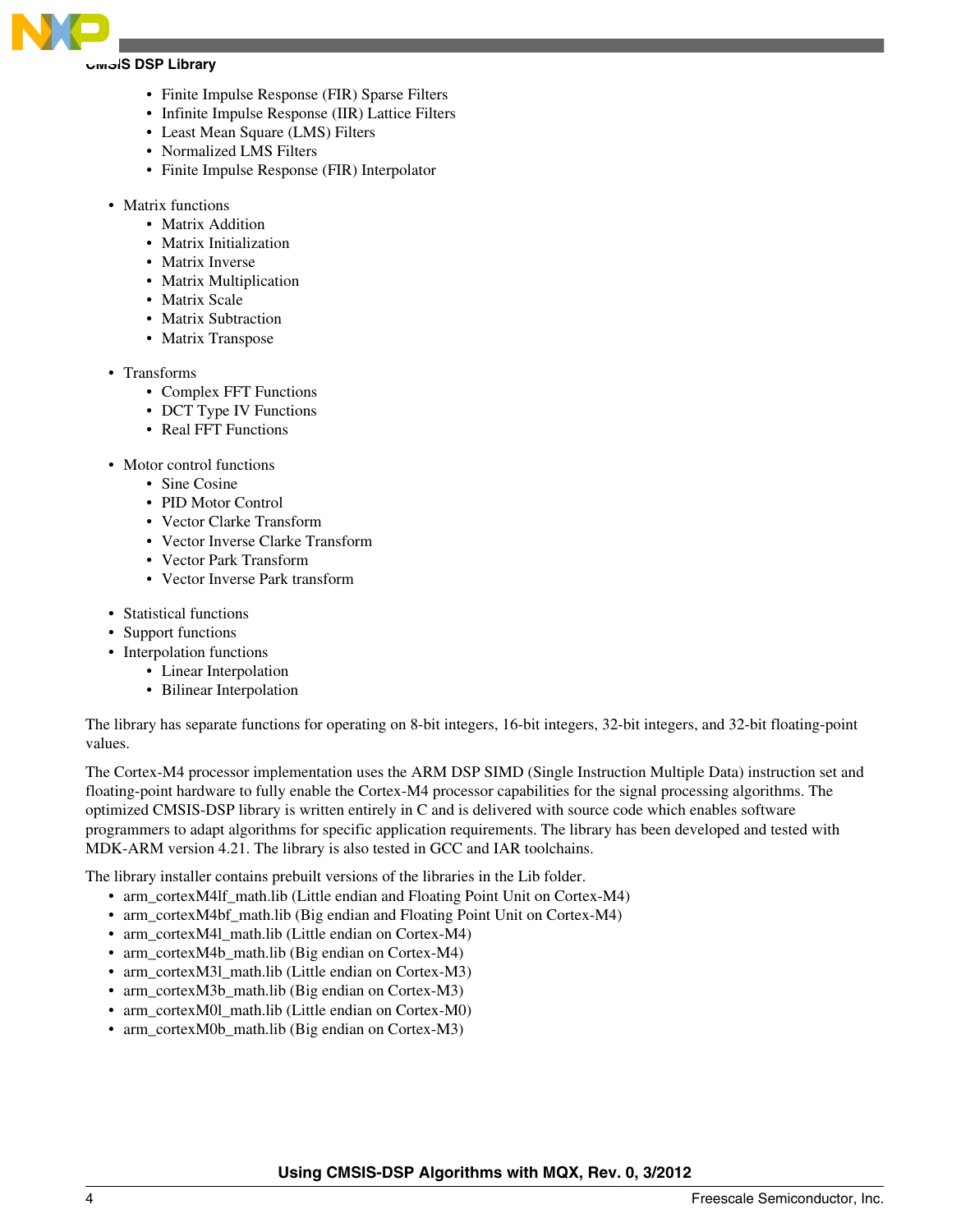<span id="page-4-0"></span>

#### **Freescale MQX RTOS**

The library functions are declared in the public file  $\langle \text{arm\_mathh>} \rangle$  which is in the Include folder. Include this file and link the appropriate library in the application and begin calling the library functions. The library supports single public header file arm\_math.h for the Cortex-M4/M3/M0 with little endian and big endian. The same header file is used for floating point unit (FPU) variants. Define the appropriate pre-processor MACRO ARM\_MATH\_CM4 or ARM\_MATH\_CM3 or ARM\_MATH\_CM0, this will depend on the target processor in the application.

Kinetis CMSIS 2.10 installer file can be downloaded from: http://compass.freescale.net/go/cmsis

# **3 Freescale MQX RTOS**

The Freescale MQX Real-Time Operating System (RTOS) provides real-time performance within a small, configurable footprint. This RTOS allows you to configure and balance code size with performance requirements. The easy-to-use API and out-of-box experience ensures that first-time RTOS users can start developing their application on the day software is installed. For experienced OS developers, it is easy to migrate legacy application code to a Freescale MQX-based platform. The RTOS is tightly integrated with the latest ColdFire® processors from Freescale and provided with commonly used device drivers. Powerful design and development tools are integrated with CodeWarrior™ tools to provide additional profiling and debugging capability.

The Freescale MQX RTOS has modern component-based microkernel architecture that allows for customization by feature, size, and speed, allowing engineers to select the components they want to include while meeting the tight memory constraints of embedded systems.

### **3.1 Key benefits**

- Small code density The Freescale MQX RTOS is designed for speed and size efficiency in embedded systems. The RTOS delivers true real-time performance with context switch and low-level interrupt routines hand-optimized in assembly. It can be configured to take as little as 12 KB of ROM and 2.5 K RAM on the CFV2 including the kernel, two task applications, 1 LW semaphore, interrupt stack, queues, and memory manager.
- Component-based architecture Provides a fully-functional RTOS core with optional services. Freescale MQX RTOS includes 25 components, eight are core components, and 17 are optional. Components are linked only if needed. This prevents unused functions from bloating the memory footprint.
- Full and lightweight components Key components are included in both full and lightweight versions for further size control, RAM and ROM utilization, and performance options. These components include — lightweight semaphores, events, timers, logs, and a memory component.
- Real-time, priority-based preemptive, multi-threading In RTOS, threads execute in order of their priority. If a highpriority thread becomes ready to run, it can, and within a small and bounded time interval take over the CPU from any lower-priority thread that may be executing. Moreover, the high-priority thread can run uninterrupted until it has finished what it needs to do. This approach known as priority-based preemptive scheduling, allows high-priority threads to meet their deadlines consistently, no matter how many other threads are competing for CPU time.
- Optimized for Freescale architecture Optimized assembly code to accelerate key real-time portions of the RTOS, such as context switching.
- Scheduling Freescale MQX RTOS provides faster development time by relieving engineers from creating or maintaining an efficient scheduling system and interrupt handling. It is also significantly useful if multiple communication protocols like USB or TCP/I are required.
- Code Reuse Freescale MQX RTOS provides a framework with a simple API to build and organize the features across Freescal's broad portfolio of embedded processors.
- Intuitive API Writing code for Freescale MQX RTOS is straight forward with a complete API and available reference documentation.
- Fast boot sequence A fast boot sequence ensures the application is running quickly after the hardware has been reset
- Simple Message Passing Messages can be passed from either a system pool or a private pool, can be sent with either an urgent status, or a user define priority, and can be broadcast or task specific. For maximum flexibility, a receiving task can operate on either the same CPU as the sending task or on a different CPU within the same system.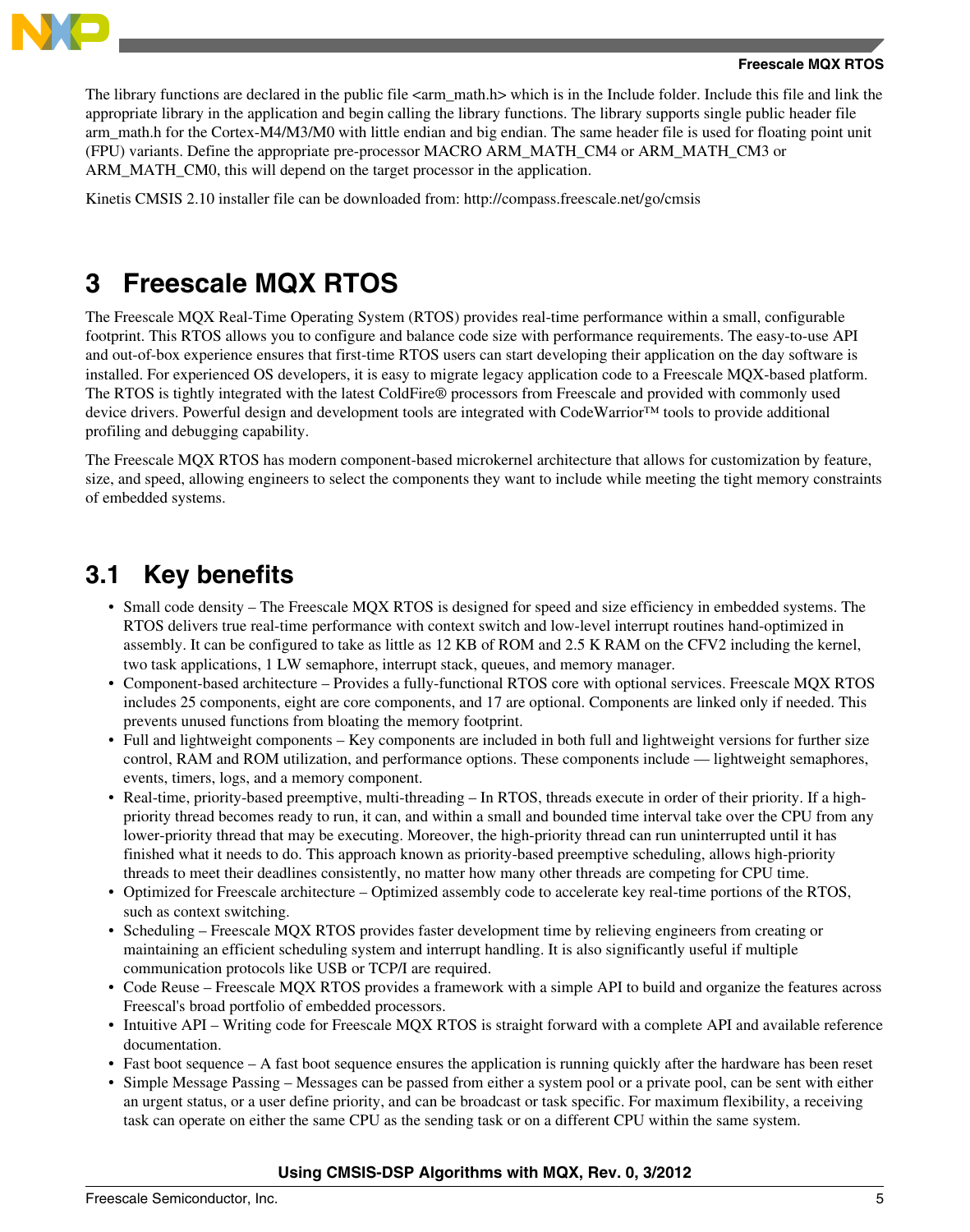<span id="page-5-0"></span>

# **3.2 Download Freescale MQX RTOS**

To download the MQX installer:

- 1. Visit www.freescale.com and register with Freescale to get the required access.
- 2. Go to http://www.freescale.com/mqx, login, and download the MQX installer.

### **3.3 Install Freescale MQX RTOS**

To install Freescale MQX RTOS:

- 1. Execute the installation wizard. The default settings install Freescale MQX in the path: C:\ProgramFiles \Freescale \Freescale MQX 3.x
- 2. You must read the FSL\_MQX\_release\_notes.pdf file that has important information about the source code and example code delivered in the release.

# **3.4 Setup Freescale MQX RTOS**

Freescale MQX has a directory structure. The detailed information about this structure can be found in the FSL\_MQX\_release\_notes.pdf file. The developer can change the board support package (BSP) and platform support package (PSP) settings using the user\_config.h file. Adding and removing flags in this file enables you to add or remove components, change settings for the different drivers, and add or remove logging settings. After a modification is done in the user config.h, it is necessary to recompile the libraries.

# **4 CMSIS DSP Library Examples**

This application note is based on the Freescale MQX RTOS Rev.3.7, IAR Workbench Rev 6.21, and the TWR-K40X256 board. It uses four tasks named main\_task (auto start task with high priority), triangle\_task, matrix\_task, and the fft\_task (the last three tasks have the same priotiry). The default task stack size is 1000 bytes. The three tasks (triangle\_task, matrix\_task and fft\_task) show how to use the CMSIS DSP library basic math functions, matrix functions, and transforms functions.

# **4.1 Add CMSIS DSP library to the MQX project**

At this point you can use any MQX project in IAR or an example project, for Freescale MQX 3.7 MQX examples search on www.freescale.com.

This case uses a " hello " project that can be found at this path ... Freescale\Freescale MQX 3.7 \mqx \examples\hello. The following steps show how to add the CMSIS DSP library to the MQX project.

- 1. Open hello\_twrk40x256.eww workspace.
- 2. Add CMSIS DSP library file to hello project.
- 3. Add CMSIS DSP library related header file path to hello project by going to the menu Project->Option. On the C/C++ Compiler and select the tab Preprocessor. Then add paths to, Additional include directories. Below the paths and for reference, add a CMSIS DSP library Rev.2.10 installation path. C:\Program Files\Freescale\CMSIS 2.1 for Freescale Kinetis MCUs\KINETIS\_CMSIS\_2.10\CMSIS\Include C:\Program Files\Freescale\CMSIS 2.1 for Freescale Kinetis MCUs\KINETIS\_CMSIS\_2.10\Device\FSL \MK40DZ10\Include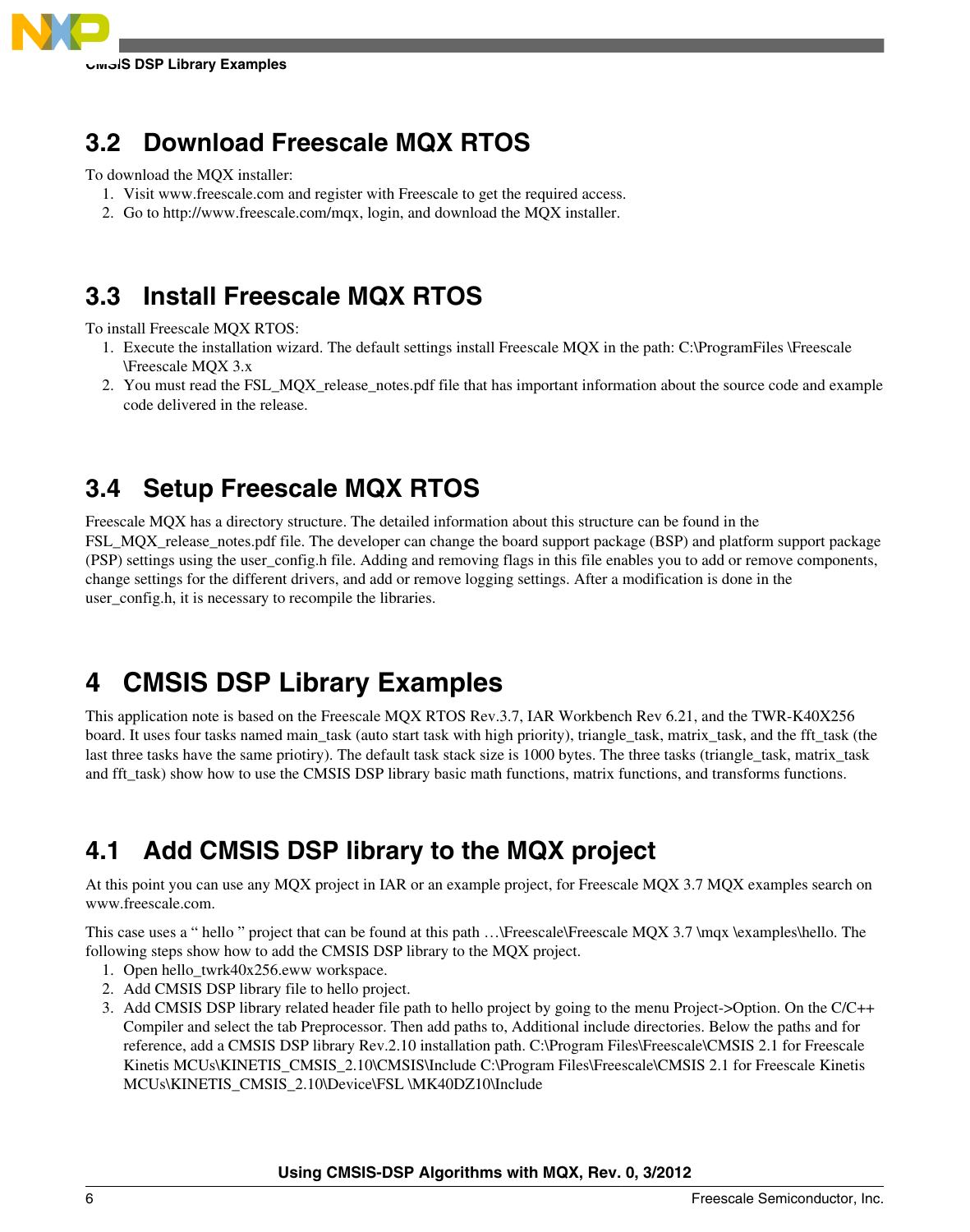

4. Enable the CMSIS DSP library on IAR by going to menu Project->Options. On General Options select the tab Library Configuration. Then check the Use CMSIS checkbox, and afterwards the DSP library checkbox. For more details see Figure 3.

| Options for node "hello_twrk40x256"                                                                                                                                                                                                                                                                                                                          |                                                                                                                                                                                                                                                                                                                                                                                                                                                                                                                                                                                                                           | $\vert x \vert$ |
|--------------------------------------------------------------------------------------------------------------------------------------------------------------------------------------------------------------------------------------------------------------------------------------------------------------------------------------------------------------|---------------------------------------------------------------------------------------------------------------------------------------------------------------------------------------------------------------------------------------------------------------------------------------------------------------------------------------------------------------------------------------------------------------------------------------------------------------------------------------------------------------------------------------------------------------------------------------------------------------------------|-----------------|
| Category:<br>General Options<br>C/C++ Compiler<br><b>Assembler</b><br>Output Converter<br>Custom Build<br><b>Build Actions</b><br>Linker<br>Debugger<br>Simulator<br>Angel<br><b>GDB</b> Server<br><b>IAR ROM-monitor</b><br>J-Link/J-Trace<br><b>TI Stellaris FTDI</b><br>Macraigor<br>PE micro<br><b>RDI</b><br>ST-LINK<br>Third-Party Driver<br>TI XD5100 | Target   Output Library Configuration   Library Options   MISRA-C:200 4   1<br>Description:<br>Library:<br>Use the normal configuration of the C/C++<br>Normal<br>runtime library. No locale interface, C locale, no<br>file descriptor support, no multibytes in printf and<br>scanf, and no hex floats in strtod.<br>Configuration file:<br>\$TOOLKIT_DIR\$\INC\c\DLib_Config_Normal.h<br><b>CMSIS</b><br>Library low-level interface implementation<br>$\subset$ None<br>stdout/stderr<br>$\nabla$ Use CMSIS<br>← Via semihosting<br>G Semihosted<br>$\nabla$ DSP library<br>$\cap$ Via SWO<br>$\Gamma$ IAR breakpoint |                 |
|                                                                                                                                                                                                                                                                                                                                                              | OΚ<br>Cancel                                                                                                                                                                                                                                                                                                                                                                                                                                                                                                                                                                                                              |                 |

### **Figure 3. Enable CMSIS DSP library on IAR**

5. Add #include <arm\_math.h> in the hello.c file. You can now use CMSIS DSP library functions.

### **4.2 CMSIS DSP library basic math functions example (triangle\_task)**

This example demonstrates sin and cos calculation for the input signal. The trigonometric function equation,  $\sin^2(x) + \cos^2(x)$  $(x) = 1$ , whatever the input x value is, the calculation must equal 1. It uses 32-bit floating point numbers, adds multiple calculation functions, and  $sin(x)$ ,  $cos(x)$  functions.

The example uses 32-bit floating point type variables, such as float 32\_t cosOutput;

The code below shows input x in radian to obtain the related  $cos(x)$  value:

cosOutput = arm\_cos\_f32(testInput\_f32[i]);

API introduction:

float32 t arm cos f32 ( float32 t x )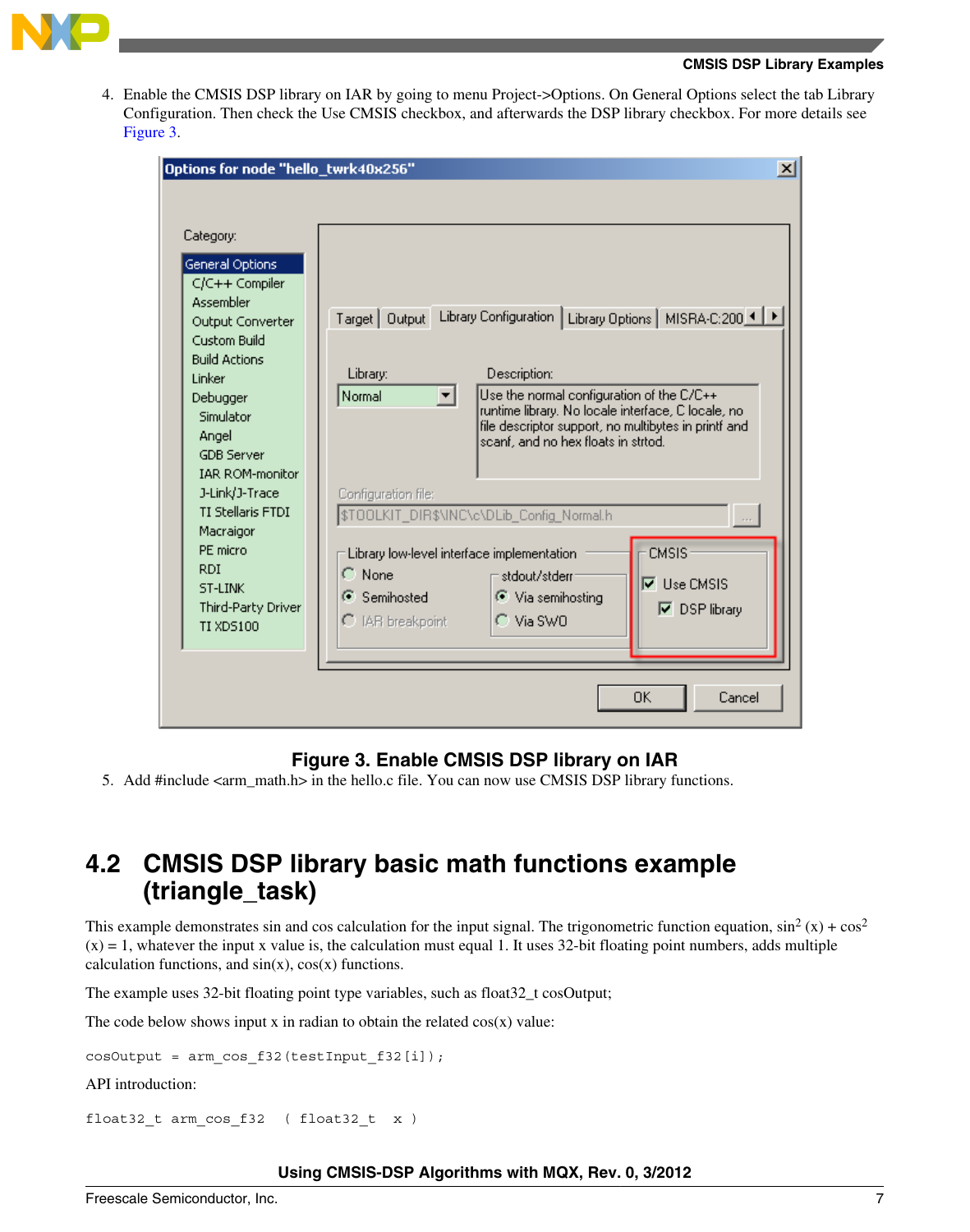

Fast approximation to the trigonometric cosine function for floating-point data.

#### Parameters:

[in] x input value in radians.

#### Returns:

 $cos(x)$ 

The code below shows the obtained  $sin^2(x)$  value:

arm\_mult\_f32(&sinOutput, &sinOutput, &sinSquareOutput, 1);

API introduction:

```
void arm_mult_f32 ( float32_t * pSrcA, 
 float32_t * pSrcB, 
 float32_t * pDst, 
 uint32_t blockSize
 )
```
Floating-point vector multiplication.

Parameters:

[in] \*pSrcA points to the first input vector [in] \*pSrcB points to the second input vector [out] \*pDst points to the output vector [in] blockSize number of samples in each vector

Returns:

None

You can get a detailed example code at the related software  $\langle$ triangle.c> file.

### **4.3 CMSIS DSP library matrix functions example (matrix\_task)**

This example will demonstrate matrix calculation. Using matrix equal:  $(AxB)^{t} = B^{t} x A^{t}$  to check matrix calculation. There are two matrix named A and B, A is 3X2 matrix, B is 2X3 matrix, AB will be 3X3 matrix, (AB)T is 3X3 matrix.

The example uses 32-bit floating point structure variables, such as the arm\_matrix\_instance\_f32 A. The arm\_matrix\_instance\_f32 is the CMSIS DSP library instance structure for the floating-point matrix.

uint16\_t numRows

uint16\_t numCols

float32\_t \* pData

The code below shows how to initialize Matrix A:

```
const float32 t A f32[6] = { 1.6, 2.7, 0.1, 1.6, -3.6, -4.3 }; //Matrix A data
         srcRows = 3; srcColumns = 2; 
         arm_mat_init_f32(&A, srcRows, srcColumns, (float32_t *)A_f32);
```
The initialization matrix A as 3X2 matrix below:

1.6 2.7  $\begin{array}{ccc} 0.1 & 1.6 \\ -3.6 & -4.9 \end{array}$  $-4.3$ 

API introduction: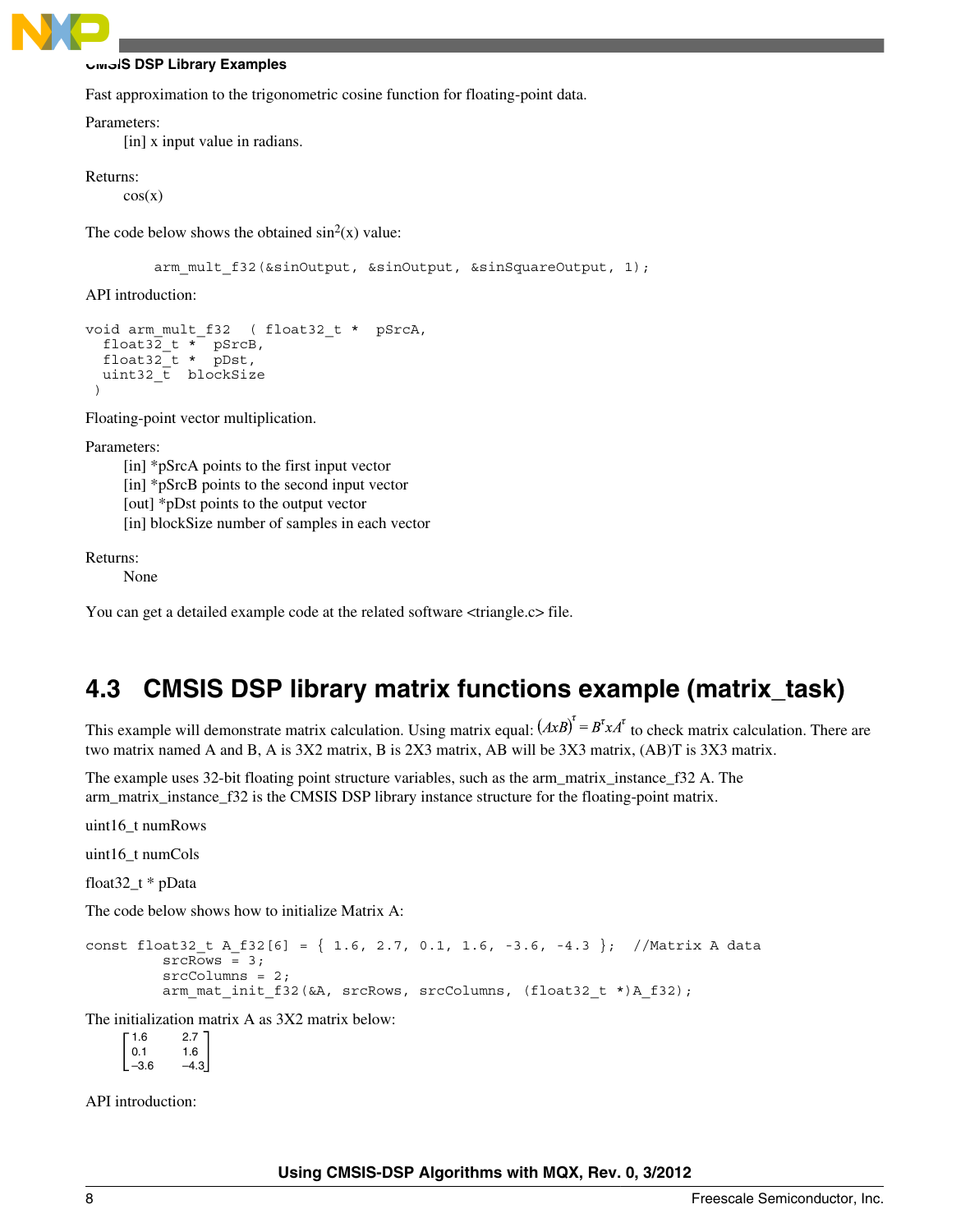

```
void arm mat init f32 ( arm matrix instance f32 * S,
 uint16_t nRows, 
 uint16_t nColumns, 
  float32_t * pData 
 )
```
Floating-point matrix initialization.

Parameters:

[in,out] \*S points to an instance of the floating-point matrix structure [in] nRows number of rows in the matrix

[in] nColumns number of columns in the matrix

[in] \*pData points to the matrix data array

Returns:

None

The code below shows how to calculate matrix multiplication. Matrix AB is matrix A multiply matrix B result.

```
status = arm_mat_mult_f32(&A, &B, &AB);
```
API introduction:

```
arm status arm mat mult f32 ( const arm matrix instance f32 * pSrcA,
  const arm_matrix_instance_f32 * pSrcB, 
  arm matrix instance f32 * pDst
 )
```
Floating-point matrix multiplication.

Parameters:

[in] \*pSrcA points to the first input matrix structure [in] \*pSrcB points to the second input matrix structure [out] \*pDst points to output matrix structure

Returns:

The function returns either ARM\_MATH\_SIZE\_MISMATCH or ARM\_MATH\_SUCCESS based on the outcome of size checking.

The code below shows how to transpose matrix.

```
status = arm_mat_trans_f32(&A, &AT);
arm status arm mat trans f32 ( const arm matrix instance f32 * pSrc,
  arm matrix instance f32 * pDst
 )
```
Floating-point matrix transpose.

Parameters:

[in] \*pSrc points to the input matrix [out] \*pDst points to the output matrix

#### Returns:

The function returns either ARM\_MATH\_SIZE\_MISMATCH or ARM\_MATH\_SUCCESS based on the outcome of size checking.

Matrix calculation result:

Matrix A is initialization as 3X2 matrix below:

| 2.7    |
|--------|
| 1.6    |
| $-4.3$ |
|        |

Matrix B is initialization as 2X3 matrix below: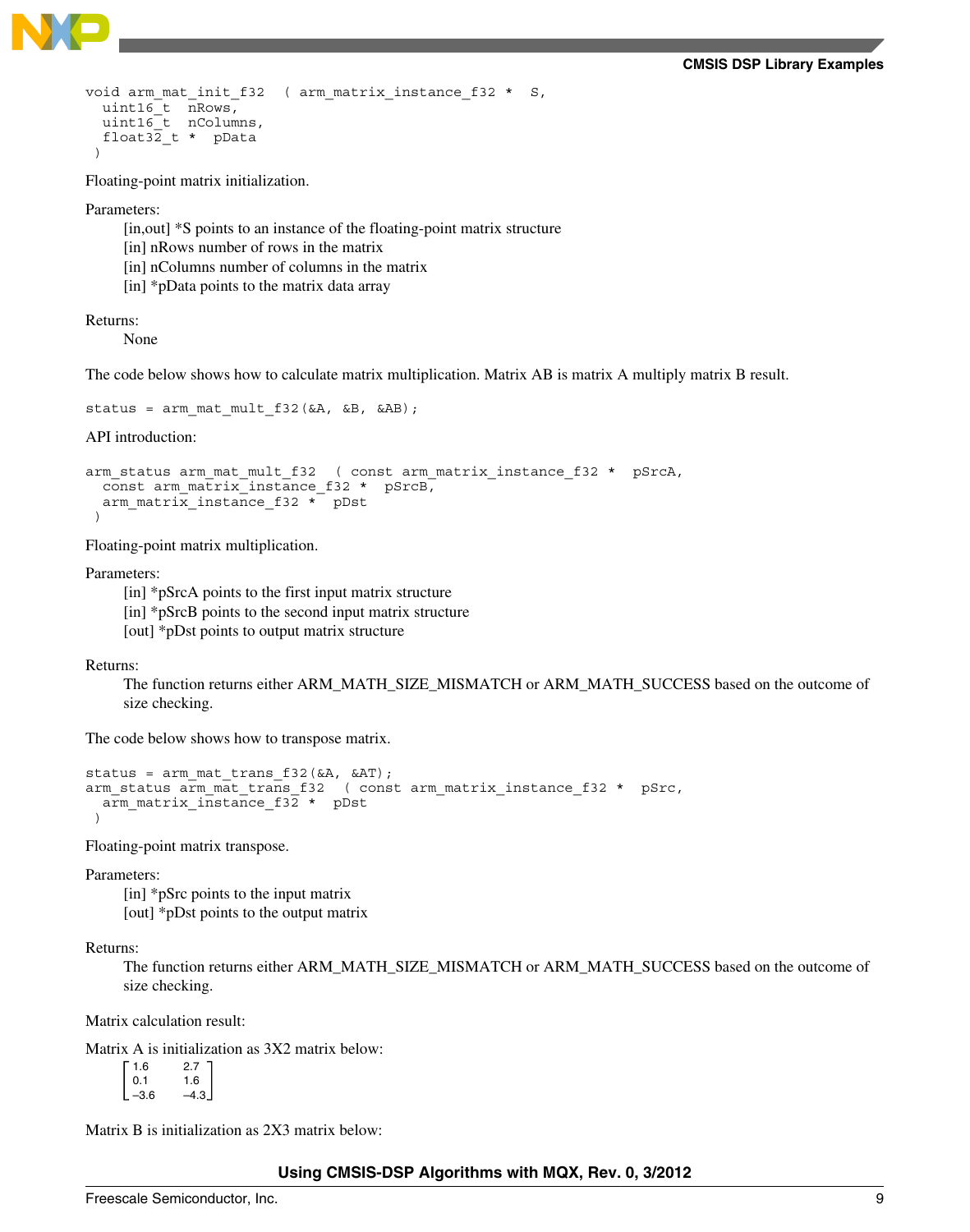

 $-2.0$  3.0 1.6  $-4.3$  0.73  $-3.6$  $[-4.3 \ 0.73 \ -3.6]$ 

The actual calculation result of Matrix A multiple matrix B transpose below:

| $\lceil -14.81 \rceil$ | $-7.08$ |                    |
|------------------------|---------|--------------------|
| 6.771                  | 1.468   | 25.69<br> 13.939 – |
| $L - 7.16$             | $-5.6$  | 9.72               |

Using CMSIS DSP libray matrix function, Matrix A multiple matrix B transpose calculation result below:

| F-14.8100004     | -7.0800004 | 25.69000024    |
|------------------|------------|----------------|
| 6.77100038       | 1.46800017 | $-13.93989991$ |
| $L - 7.15999984$ | -5.5999999 | 9.72000122     |

Using CMSIS DSP libray matrix function, Matrix B transpose multiple matrix A transpose calculation result below:<br>  $\begin{array}{r} 5.6900004 \ -7.0800004 \end{array}$  25.69000024 ] –14.8100004 –7.0800004 25.69000024 6.77100038 1.46800017 –13.93989991  $-7.15999984$ 

The test result shows using the CMSIS DSP library matrix  $(AxB)^T$  is the same with  $B^TxA^T$ .

Using the CMSIS DSP library calculation result with the actual calculation result, the difference is below 0.000001.

Obtain detailed example code at this application note related software <matrix.c> file.

# **4.4 CMSIS DSP Library transforms functions example (fft\_task)**

The Fourier transform is a mathematical operation that decomposes a signal into its constituent frequencies. The original signal depends on time, and therefore is called the time domain representation of the signal, whereas the Fourier transform depends on frequency and is called the frequency domain representation of the signal. The term Fourier transform refers both to the frequency domain representation of the signal and the process that transforms the signal to its frequency domain representation.

This example uses the CMSIS DSP Library complex FFT functions. Complex Fast Fourier Transform(CFFT) and Complex Inverse Fast Fourier Transform(CIFFT) is an efficient algorithm to compute Discrete Fourier Transform(DFT) and Inverse Discrete Fourier Transform(IDFT). This example uses 1024 points and a 32-bit floating point sin wave as an input signal, using Complex Fast Fourier Transform(CFFT) functions to transform the input signal from the time domain to frequency domain. It then uses the Complex Inverse Fast Fourier Transform(CIFFT) function to transform the previous frequency signal back to the time domain. After, compare the signal after FFT-IFFT with the original signal.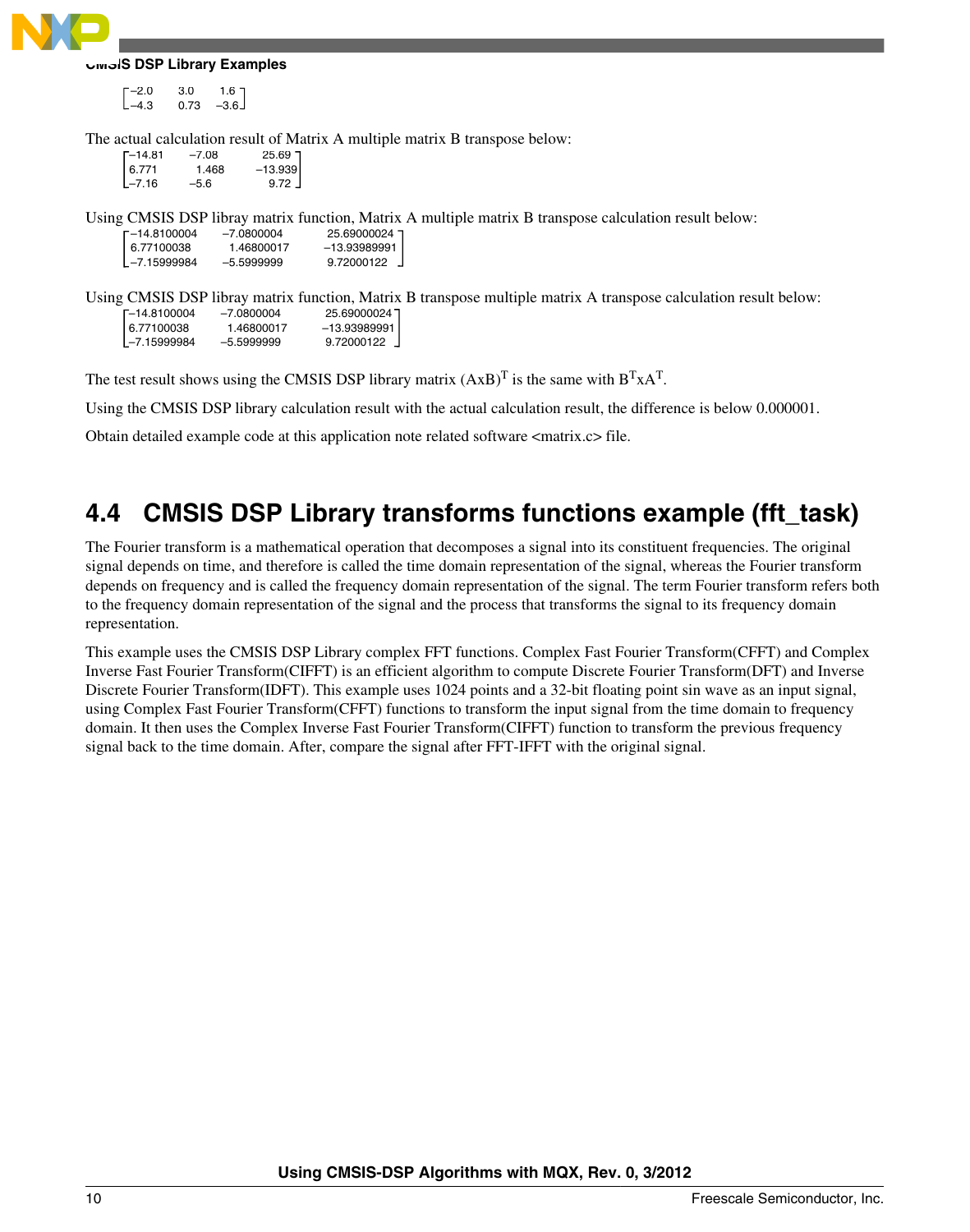



**Figure 4. 32-bit 1024 point input signal A**



**Figure 5. 32-bit A signal FFT output**

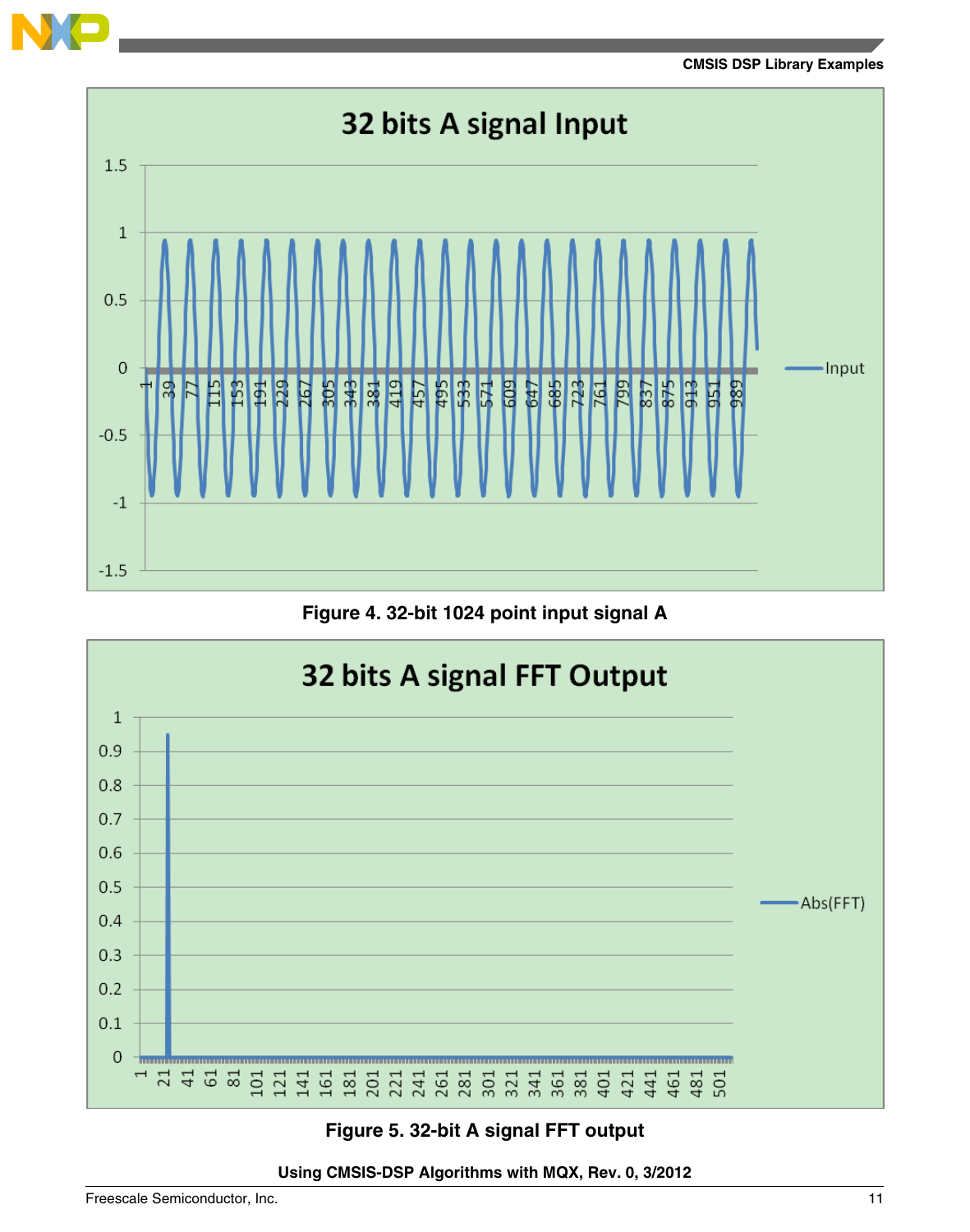



### **Figure 6. 32-bit A signal FFT-IFFT output**

The CMSIS DSP library complex FFT functions operate on blocks of input and output data, each call to the function processes 2\*fftLen samples through the transform.

The code below shows how to copy the input value to the fft input buffer.

```
#define MAX_BLOCKSIZE 2048
arm_copy_f32(testInputA_f32, A, MAX_BLOCKSIZE/2);
API introduction:
void arm_copy_f32 ( float32_t * pSrc, 
  float32t \times 7 pDst,
  uint32 t blockSize
 )
```
Copies the elements of a floating-point vector.

Parameters:

[in] \*pSrc points to input vector [out] \*pDst points to output vector [in] blockSize length of the input vector

Returns:

None

The code below shows how to intialize the CFFT function to compute a 1024 point FFT and transform input A signals from time domain to frequency domain.

```
#define MAX_BLOCKSIZE 2048
status = arm_cfft_radix4_init_f32(cfft_instance_ptr, MAX_BLOCKSIZE/2, 0, 1);
arm_cfft_radix4_f32(cfft_instance_ptr, A);
```
API introduction: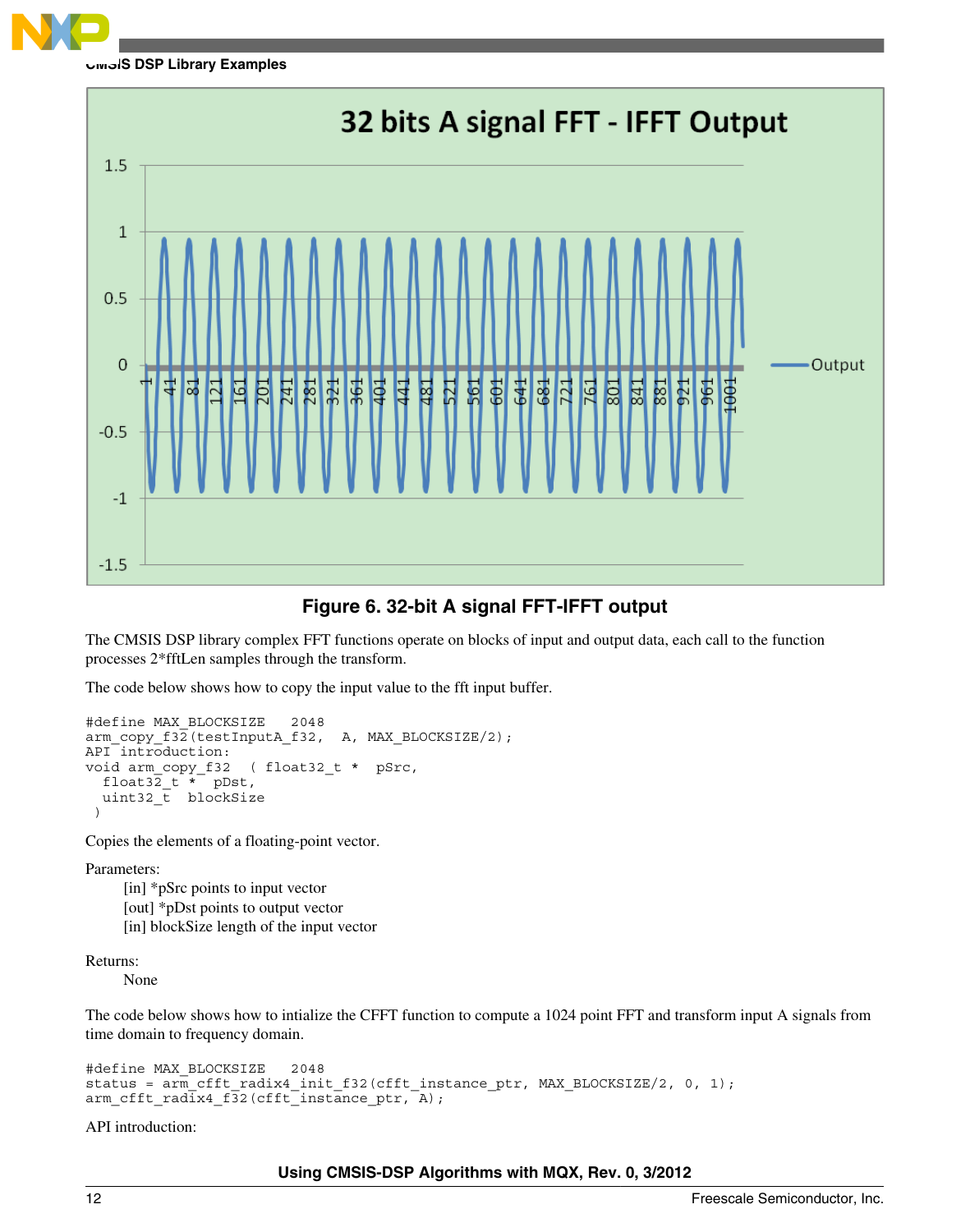

```
arm_status arm_cfft_radix4_init_f32 ( arm_cfft_radix4_instance_f32 * S,
 uint16 t fftLen,
  uint8 t ifftFlag,
 uint8<sup>-</sup>t bitReverseFlag
 )
```
Initialization function for the floating-point CFFT/CIFFT.

Parameters:

- [in,out] \*S points to an instance of the floating-point CFFT/CIFFT structure.
- [in] fftLen length of the FFT.
- [in] ifftFlag flag that selects forward (ifftFlag=0) or inverse (ifftFlag=1) transform.
- [in] bitReverseFlag flag that enables (bitReverseFlag=1) or disables (bitReverseFlag=0) bit reversal of output.

#### Returns:

The function returns ARM\_MATH\_SUCCESS if initialization is successful or ARM\_MATH\_ARGUMENT\_ERROR if fftLen is not a supported value.

#### Description:

The parameter ifftFlag controls whether a forward or inverse transform is computed. Set $(=1)$  ifftFlag for calculation of CIFFT or otherwise CFFT is calculated

The parameter bitReverseFlag controls whether output is in normal order or bit reversed order. Set $(=1)$  bitReverseFlag for output to be in normal order otherwise the output is in bit reversed order.

The parameter fftLen specifies the length of CFFT/CIFFT process. Supported FFT lengths are 16, 64, 256, 1024.

This function also initializes the twiddle factor table pointer and bit reversal table pointer.

void arm\_cfft\_radix4\_f32 ( const arm\_cfft\_radix4\_instance\_f32 \* S, float32\_t \* pSrc )

Processing function for the floating-point CFFT/CIFFT.

Parameters:

[in] \*S points to an instance of the floating-point CFFT/CIFFT structure.

[in,out] \*pSrc points to the complex data buffer of size 2\*fftLen. Processing occurs in-place.

Returns:

None

The code below shows how to initialize the CIFFT function to compute 1024 point A signal FFT output and transform it back to the time domain. The called functions are the same with the previous CFFT, and different at the third parameter: [in] ifftFlag flag that selects forward (ifftFlag=0) or inverse (ifftFlag=1) transform.

```
#define MAX_BLOCKSIZE 2048
status = arm_cfft_radix4_init_f32(cfft_instance_ptr, MAX_BLOCKSIZE/2, 1, 1);
arm cfft radix4 f32(cfft instance ptr, A FFT);
```
Obtain detailed example code at this application note related software <fft.c> file.

### **4.5 MQX tasks scheduling**

This application note creates four tasks, main\_task (auto start task with high priority), triangle\_task, matrix\_task, fft\_task (last three tasks with same priority) and uses FIFO task scheduling. FIFO is the default scheduling policy. In FIFO scheduling, the task that runs (becomes active) next is the highest-priority task that has been waiting the longest time.

The active task runs until any of the following occurs:

- The active task voluntarily relinquishes the processor, because it calls a blocking MQX function.
- An interrupt occurs that has higher priority than the active task
- A task that has higher priority than the active task becomes ready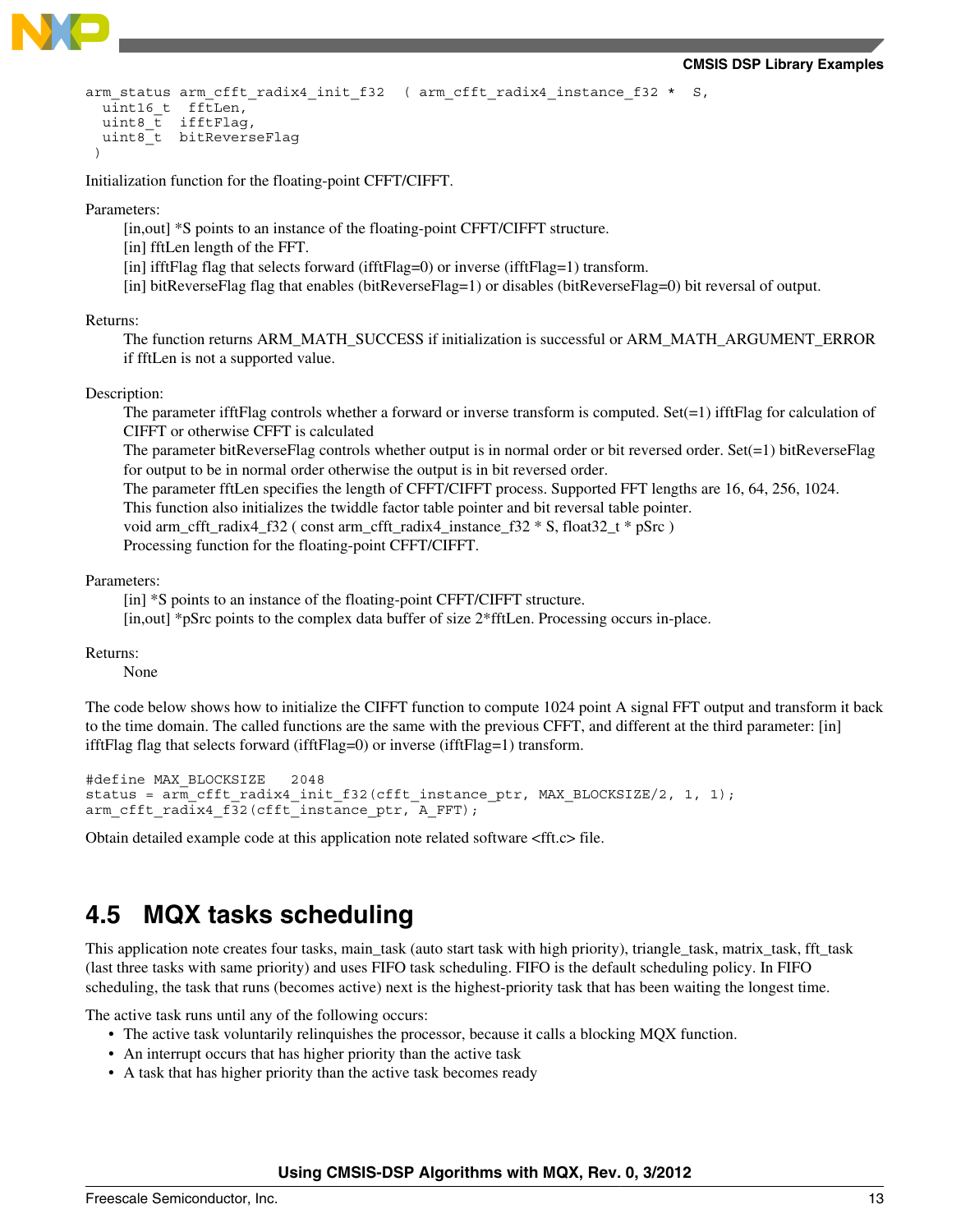



**Figure 7. task scheduling**

The Main\_task creates three sub-tasks (triangle\_task, matrix\_task, fft\_task) with the same priority, after that main\_task terminates itself the three ready sub-tasks start to run. The three sub-tasks run in a circle, each task runs and blocks itself until another task restarts it. For detailed scheduling tasks see Figure 7.

The Freescale MQX provides at task-aware debugging tool. The task-aware debugging is an advanced kernel analysis tool that allows you to gain greater visibility into the embedded system. Developers can obtain detailed data about system performance enabling optimization work that can reduce potential performance bottlenecks in their embedded application

Key features:

.

- Task summary display
- Task stacks display
- Task semaphore display
- Task ready List display
- Tasks queues display
- Memory pools display
- Memory blocks display
- Memory partitions display
- Semaphore display
- Mutexes display
- Events display
- Logs display
- IO devices display
- Interrupts display

[Figure 8](#page-14-0) shows the task summary display while the CMSIS DSP library tasks run.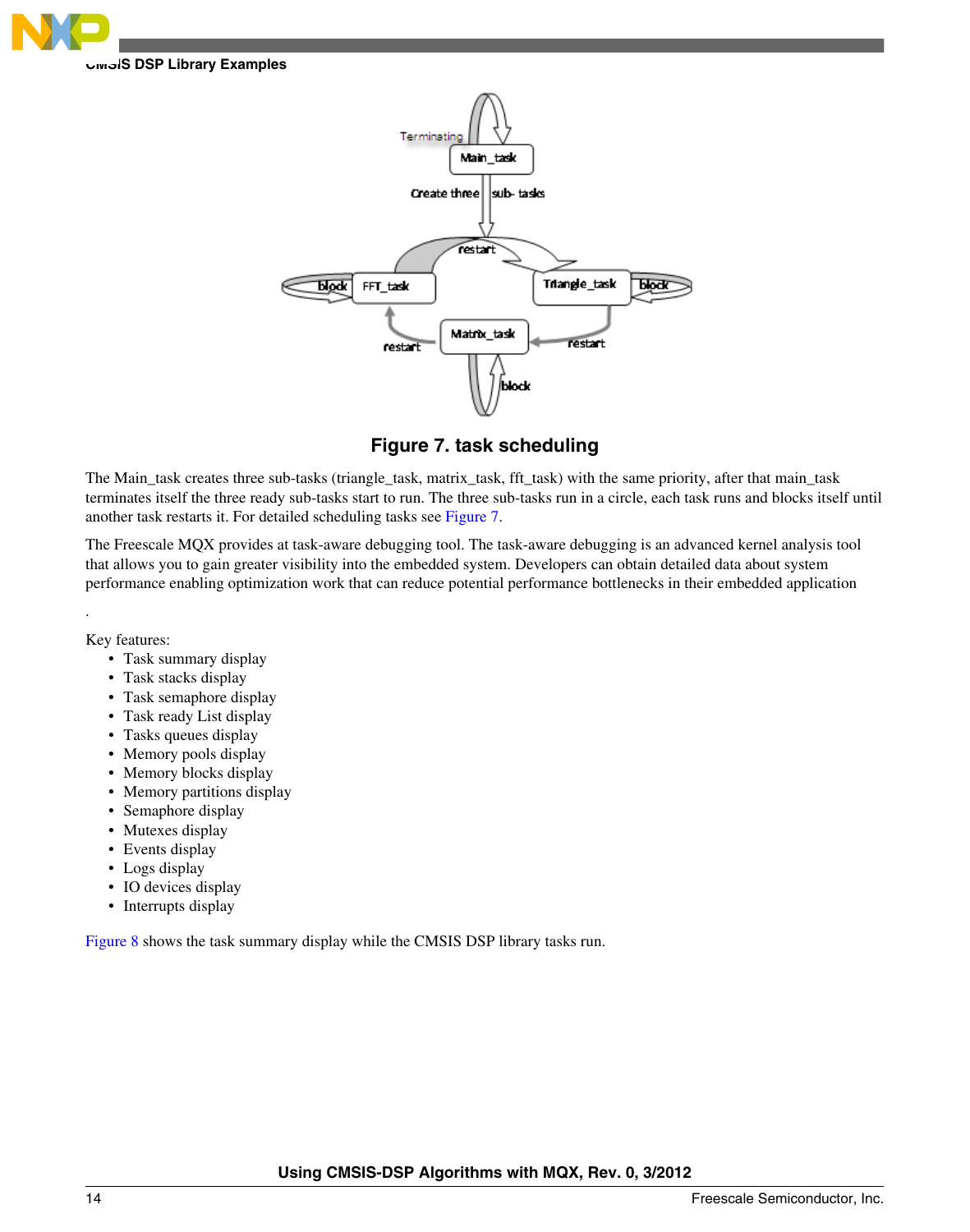<span id="page-14-0"></span>

| x         | A | Name           | ID      | TD         | Priority | <b>State</b>   | Task Error Code |
|-----------|---|----------------|---------|------------|----------|----------------|-----------------|
|           |   | _mqx_idle_task | 0x10001 | 0x20000f5c | 10       | Ready          | OK (0x0000)     |
|           |   | main           | 0x10002 | 0x2000111c | 8        | <b>Blocked</b> | OK (0x0000)     |
|           |   | triangle       | 0x10003 | 0x200015cc | 9        | <b>Blocked</b> | OK (0x0000)     |
|           |   | matrix         | 0x10004 | 0x20001a7c | 9        | Ready          | OK (0x0000)     |
|           | ⇨ | fft            | 0x10005 | 0x20001f2c | 9        | Active         | OK (0x0000)     |
|           |   | NO TASK        |         |            |          |                |                 |
|           |   |                |         |            |          |                |                 |
| Task List |   |                |         |            |          |                |                 |
|           |   |                |         |            |          |                |                 |
|           |   |                |         |            |          |                |                 |
|           |   |                |         |            |          |                |                 |

### **Figure 8. TAD tool task list**

Tasks are the key building blocks of an RTOS. The Freescale MQX RTOS task states include four logical states:

- Blocked
- Active
- Ready
- Terminated

The first state is Blocked. This means that the task is not ready and is waiting on something. It may be waiting on a signal to occur, a timeout to expire, or a condition to become true. Another state a task can be in is the active state. This means the task is ready and is currently in control of the processor because it is the highest priority ready task.

The Ready state happens when a task can run, but it is not the active task because it is not the highest priority task.

A task can be in the Terminated state. This means a task has finished all its work and no longer exists, or it was explicitly destroyed.

The Active task can go into the terminated state if the task finishes its work or becomes explicitly terminated. If it calls a blocking call, then it goes into the blocked state. This means it is now waiting for some condition to become true.

Finally, if a higher priority task becomes ready, its time expires, or an interrupt occurs, then the active tasks go into a ready state. At that point a context switch occurs, and a task that was in the ready queue gets promoted to being the active task. If a task becomes unblocked because that condition became true, then it goes into the ready state and the schedule determines if it is the highest priority task that could be running, and does a context switch if that is the case.

When a task is first created, it goes into the ready state. [Figure 9](#page-15-0) shows the visual representation of the different task states.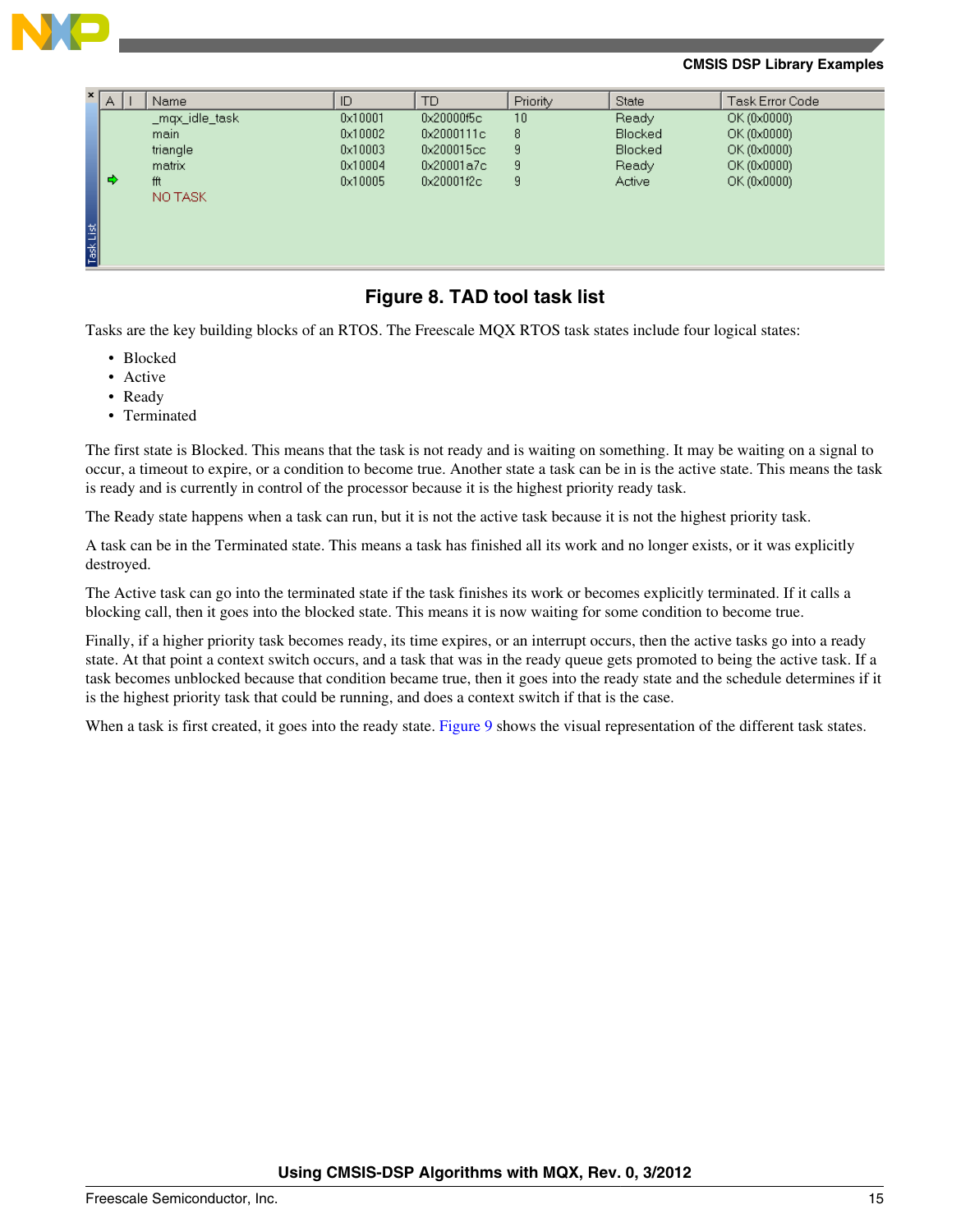<span id="page-15-0"></span>

**Figure 9. Task states**

The Main\_task is an auto start task. When the MQX starts, the main\_task is in an active state. Then the main\_task will create three sub-tasks with low priority. It calls the \_task\_destory() function to terminate the main\_task and the three sub-tasks start to run.

Using the Task-Aware Debugging tool, you can find the main\_task state changes from Active to Terminating after the \_task\_destroy(main\_id); code is executed.

Figure 10 shows the main\_task state is Active before \_task\_destroy(), and the other three sub-tasks in Ready state.

| x            | lTask Name     | Task ID | TD         | Priority | State  | Task Error Code |  |
|--------------|----------------|---------|------------|----------|--------|-----------------|--|
|              | _mqx_idle_task | 0x10001 | 0x20000f5c | 10       | Ready  | OK (0x0000)     |  |
|              | lmain.         | 0x10002 | 0x2000111c | 8        | Active | OK (0x0000)     |  |
|              | triangle       | 0x10003 | 0x200015cc | 9        | Ready  | OK (0x0000)     |  |
|              | Imatrix        | 0x10004 | 0x20001a7c | 9        | Ready  | OK (0x0000)     |  |
|              | lfft           | 0x10005 | 0x20001c6c | 9        | Ready  | OK (0x0000)     |  |
|              |                |         |            |          |        |                 |  |
| Task Summary |                |         |            |          |        |                 |  |
|              |                |         |            |          |        |                 |  |
|              |                |         |            |          |        |                 |  |
|              |                |         |            |          |        |                 |  |

### **Figure 10. main\_task states 1**

After executing \_task\_destroy(main\_id); code, the main\_task state becomes Terminated. The main\_task is then removed from the Task-Aware Debugging tool task summary list. [Figure 11](#page-16-0) shows there is no main\_task.

The function \_task\_destroy does the following for the task being destroyed:

• Releases memory resources that the task allocated with functions from the \_mem and \_partition families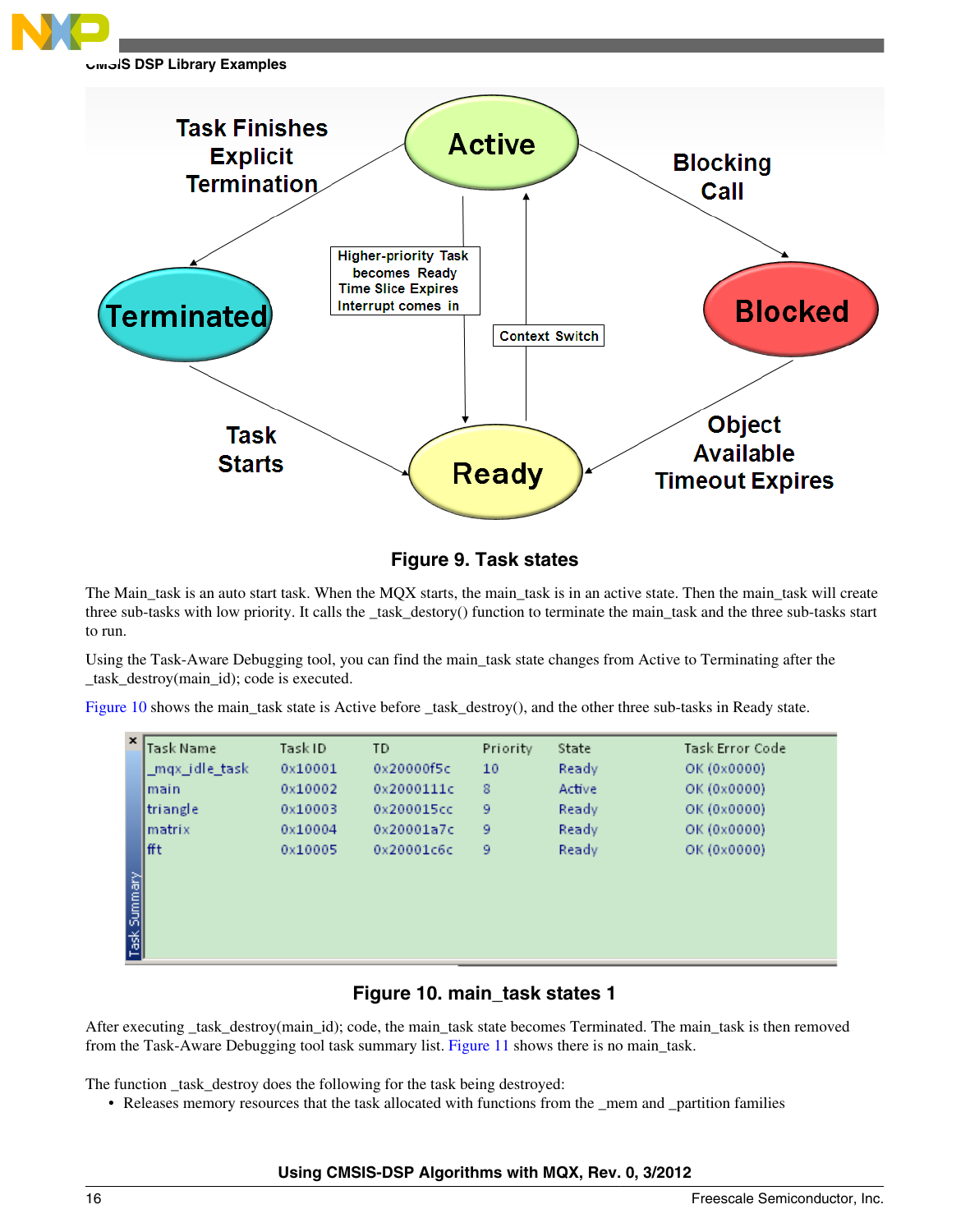- <span id="page-16-0"></span>• Closes all queues that the task owns and frees all the queued elements
- Releases any other component resources that the task owns

#### Prototype

\_mqx\_uint \_task\_destroy( \_task\_id task\_id)

Parameters

task  $id$  [IN] — One of the following: task IDs of the task to be destroyed MQX\_NULL\_TASK\_ID (destroy the calling task)

Returns

MQX\_OK MQX\_INVALID\_TASK\_ID

| $\mathbf{x}$ | Task Name      | Task ID | TD         | Priority | State   | Task Error Code |
|--------------|----------------|---------|------------|----------|---------|-----------------|
|              | _mqx_idle_task | 0x10001 | 0x20000f5c | 10       | Ready   | OK (0x0000)     |
|              | triangle       | 0x10003 | 0x200015cc | 9        | Blocked | OK (0x0000)     |
|              | Imatrix        | 0x10004 | 0x20001a7c | 9        | Ready   | OK (0x0000)     |
|              | lfft           | 0x10005 | 0x20001c6c | 9        | Active  | OK (0x0000)     |
|              |                |         |            |          |         |                 |
|              |                |         |            |          |         |                 |
| Task Summary |                |         |            |          |         |                 |
|              |                |         |            |          |         |                 |
|              |                |         |            |          |         |                 |
|              |                |         |            |          |         |                 |

**Figure 11. main\_task states 2**

### **4.6 MQX tasks stack size management**

During the MQX task creation phase it needs to allocate each task stack size. The customer can gauge each task stack size usage status and modification task stack size to enhance memory usage efficiency with the Task-Aware Debugging tool assistant.

Four tasks are created with default 1000 bytes stack size. Figure 12 shows the task stack usage.

| $\mathbf{x}$        | Task           | Stack Base | Stack Limit | Stack Used    | % Used | Overflow? |  |
|---------------------|----------------|------------|-------------|---------------|--------|-----------|--|
|                     | _mqx_idle_task | 0x20001100 | 0x20001020  | 0x2000109c    | 44 %   | No.       |  |
|                     | lmain          | 0x200015b0 | 0x200011c0  | 0x200014e8    | 19%    | No        |  |
|                     | ltriangle      | 0x20001a60 | 0x20001670  | 0x20001978    | 23%    | No        |  |
|                     | matrix         | 0x20001f10 | 0x20001b20  | $0x20001ea$ c | 9%     | No        |  |
|                     | fft            | 0x200023c0 | 0x20001fd0  | 0x200022c0    | 25%    | No        |  |
|                     | Interrupt      | 0x200008e0 | 0x200004e0  | 0x200008a0    | 6 %    | No        |  |
| Stack Usage Summary |                |            |             |               |        |           |  |
|                     |                |            |             |               |        |           |  |
|                     |                |            |             |               |        |           |  |
|                     |                |            |             |               |        |           |  |

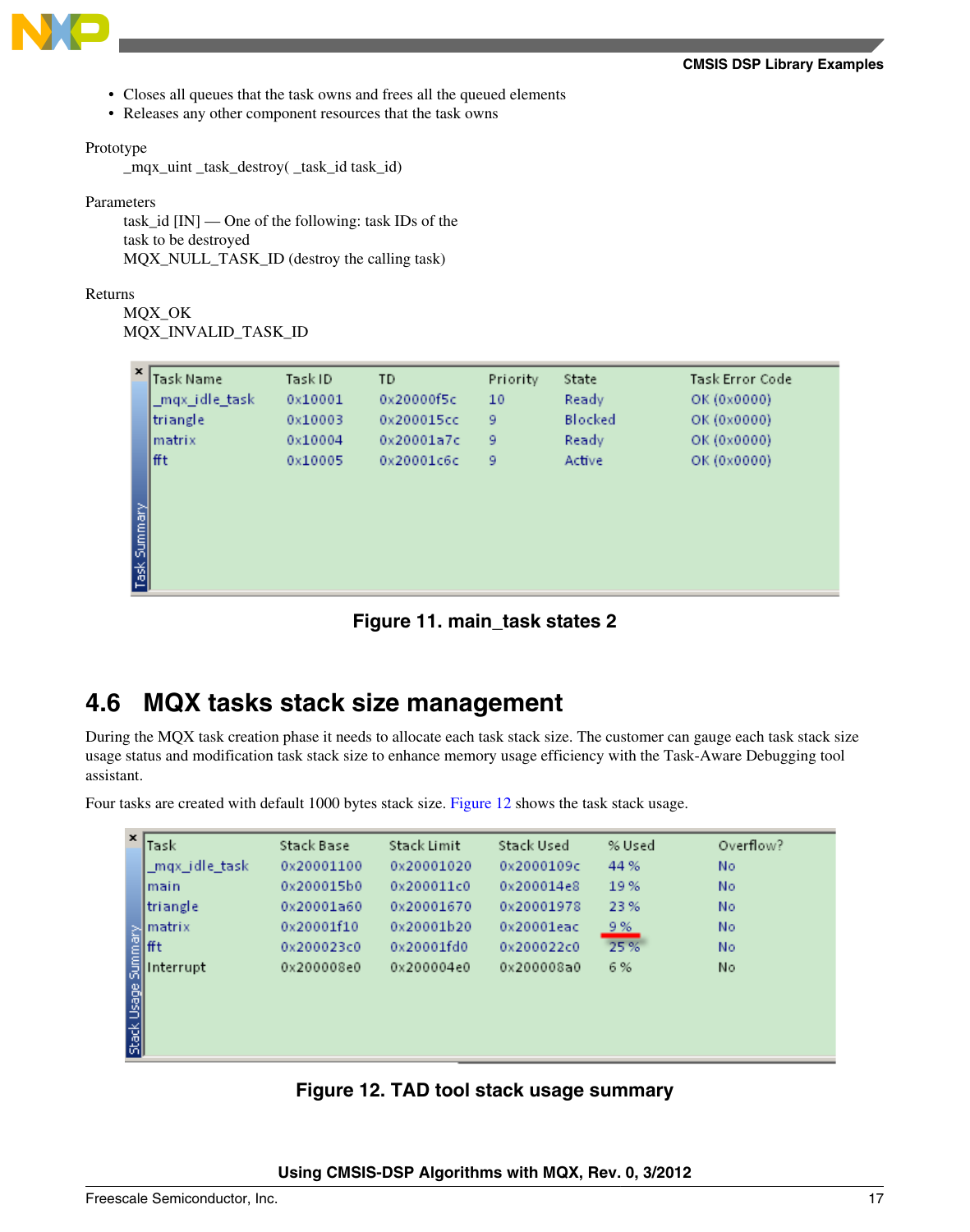<span id="page-17-0"></span>

#### **Conclusion**

The Matrix\_task stack used is only 9%, the current 1000 bytes stack size is too big for the matrix\_task. Modify matrix\_task size to 300 byte to enhance memory use.

Modify matrix\_task stack size at <CMSIS\_dsp\_lib\_main.c> file:

 /\* Task Index, Function, Stack, Priority, Name, Attributes, Param, Time Slice \*/  $\{$  MATRIX TASK, matrix task, 1000, 9, "matrix", 0,  $0, 0,$ Modify stack size to 100 { MATRIX\_TASK, matrix\_task, 300, 9, "matrix", 0,  $0, 0,$ 

Afterwards, re-compile the project and use the TAD tool to find the matrix\_task stack used. Figure 13 shows the matrix\_task stack used the percentage enhanced.

| $\boldsymbol{\mathsf{x}}$ | Task                                                                                                                                                                                                                                                                              | Stack Base | Stack Limit | Stack Used | % Used | Overflow? |
|---------------------------|-----------------------------------------------------------------------------------------------------------------------------------------------------------------------------------------------------------------------------------------------------------------------------------|------------|-------------|------------|--------|-----------|
|                           | _mqx_idle_task                                                                                                                                                                                                                                                                    | 0x20001100 | 0x20001020  | 0x2000109c | 44 %   | No        |
|                           | Imain                                                                                                                                                                                                                                                                             | 0x200015b0 | 0x200011c0  | 0x200014e8 | 19%    | No        |
|                           | triangle                                                                                                                                                                                                                                                                          | 0x20001a60 | 0x20001670  | 0x20001978 | 23%    | No        |
|                           |                                                                                                                                                                                                                                                                                   | 0x20001c50 | 0x20001b20  | 0x20001bec | 32%    | No        |
|                           |                                                                                                                                                                                                                                                                                   | 0x20002100 | 0x20001d10  | 0x20002000 | 25%    | No        |
|                           | Interrupt                                                                                                                                                                                                                                                                         | 0x200008e0 | 0x200004e0  | 0x200008a0 | 6 %    | No        |
|                           | Anatrix<br>The End Internal<br>Second<br>The Second<br>The Second<br>The Second<br>Second<br>Second<br>Second<br>Second<br>Second<br>Second<br>Second<br>Second<br>Second<br>Second<br>Second<br>Second<br>Second<br>Second<br>Second<br>Second<br>Second<br>Second<br>Second<br> |            |             |            |        |           |
|                           |                                                                                                                                                                                                                                                                                   |            |             |            |        |           |
|                           |                                                                                                                                                                                                                                                                                   |            |             |            |        |           |
|                           |                                                                                                                                                                                                                                                                                   |            |             |            |        |           |

**Figure 13. TAD tool stack usage summary**

# **5 Conclusion**

Many customers use MQX for different applications, as well as motor control and other DSP applications. The ARM CMSIS DSP algorithms is a good tool for DSP development that supports MQX,.

The ARM CMSIS DSP library works easily with MQX RTOS. The CMSIS DSP software library API function description and parameters information in the CMSIS DSP library help file can be found in the Freescale CMSIS software installation .. \KINETIS\_CMSIS\_2.10\CMSIS\Documentation folder. This folder provides examples on how to use the CMSIS DSP software library. The Speex recorder demo is another Freescale application lab with the ARM CMSIS DSP library FIR filter function. It demonstrates how to use the QEDesign tool and the ARM CMSIS DSP library implementing a band pass filter from 600–2000 Hz in the Speex decoder output.

Freescale MQX RTOS includes Real-Time TCP/IP Communication Suite (RTCS), Freescale MQX File System (MFS), and Freescale MQX USB Host/Device Stack. The RTCS provides IP networking for Freescale MQX Software Solutions. Freescale MQX RTCS provides an assortment of TCP/IP networking application protocols and uses the Freescale MQX RTOS drivers for Ethernet and serial connectivity. The Freescale MQX File System (MFS) is an embedded FAT file system compatible with Microsoft Windows and MS-DOS file systems. It can format, read, write, and exchange files with any operating systems running a FAT-12, FAT-16, or FAT-32 file system. Freescale MQX USB Host/Device Stack supports USB class drivers and implementation designs.

For more detailed information about Freescale MQX RTOS software visit www.freescale.com\mqx link.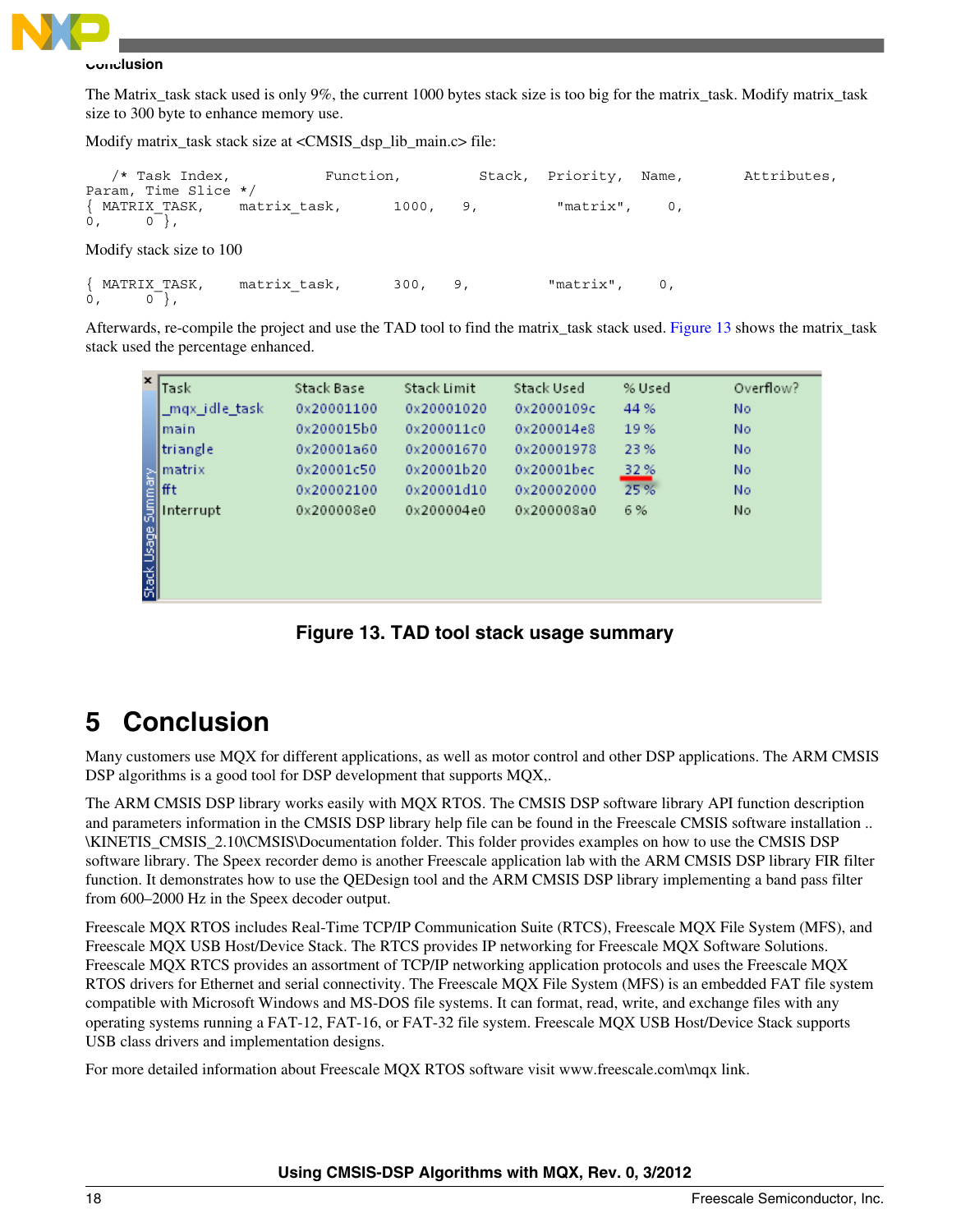

Freescale MQX RTOS and ARM CMSIS DSP library speeds up customer design to market. Use the Freescale provided Task-Aware Debugging tool to monitor Freescale MQX tasks, memory states, and optimize memory resource usage efficiency.